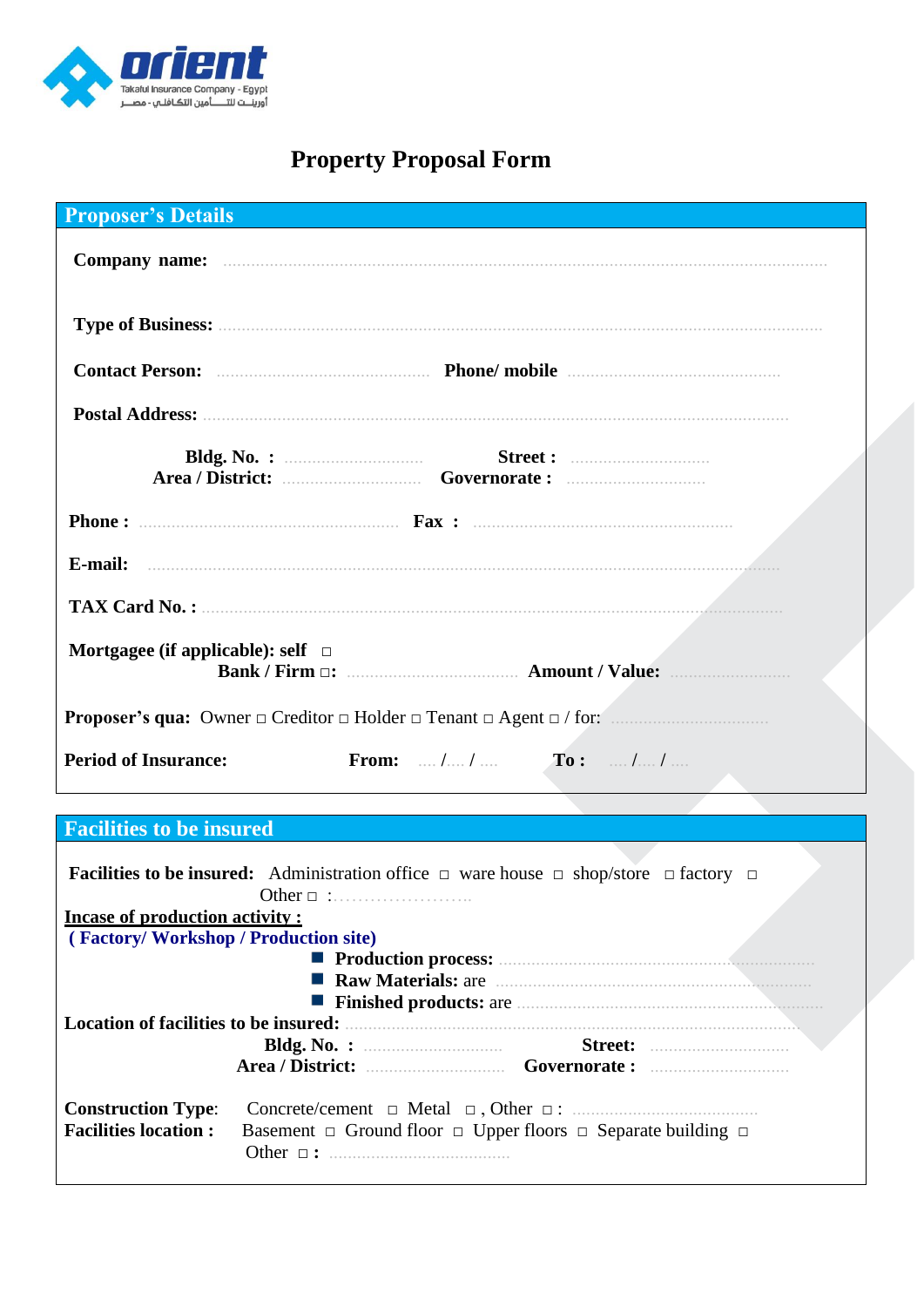

| <b>Protection / Security means</b>                                                                                                |                                                                             |                                                                           |                                                                                                    |                                          |                                                        |
|-----------------------------------------------------------------------------------------------------------------------------------|-----------------------------------------------------------------------------|---------------------------------------------------------------------------|----------------------------------------------------------------------------------------------------|------------------------------------------|--------------------------------------------------------|
| <b>Security measures</b>                                                                                                          |                                                                             |                                                                           | <b>Firefighting Facilities</b>                                                                     |                                          |                                                        |
| $\blacksquare$ 24 guarding<br>Safe doors/ windows<br>$\blacksquare$ Security alarm system<br><b>Entre/ Exit Security outposts</b> | $Yes \Box$<br>$Yes \Box$<br>$Yes \sqcap$<br>$Yes \Box$                      | $\bf{No}$ $\Box$<br>No <sub>□</sub><br>No <sub>1</sub><br>No <sub>1</sub> | ■ Water Sprinkles<br>■ Heat/Smoke detectors<br>$\blacksquare$ Fire alarm system                    | $Yes \Box$<br>$Yes \Box$<br>$Yes \Box$   | No <sub>1</sub><br>$\bf{No}$ $\Box$<br>No <sub>1</sub> |
| surveillance cameras<br>$\blacksquare$ wall surrounding<br>$\blacksquare$ location bounds lighting<br><b>Internal lighting</b>    | $Yes \Box$<br>$Yes \sqcap$<br>$\mathbf{Yes}$ $\Box$<br>$\Box$<br>Yes $\Box$ | No <sub>1</sub><br>No <sub>1</sub><br>N <sub>0</sub><br>N <sub>0</sub>    | Fire Extinguishers :<br><b>Dry Powder</b><br>$\blacksquare$ CO <sub>2</sub><br>$\blacksquare$ Foam | $Yes \sqcap$<br>$Yes \Box$<br>$Yes \Box$ | No <sub>1</sub><br>No <sub>1</sub><br>No <sub>1</sub>  |
| $\blacksquare$ Nearest firefighting station<br>Distance:<br>Meter.<br>■ Trained staff<br>Number:<br>Person.                       | П<br>$Yes \Box$<br>$Yes \Box$                                               | No <sub>1</sub><br>No <sub>□</sub>                                        | Firefighting network :<br>$\blacksquare$ Fire boxes<br><b>Faucets</b>                              | Yes $\Box$<br>Yes $\Box$                 | No <sub>1</sub><br>No <sub>1</sub>                     |
| <b>Other Firefighting Facilities / Security measures:</b>                                                                         |                                                                             |                                                                           |                                                                                                    |                                          |                                                        |

..................................................................................................................................................

# **Policy Covers**

**(Fire and Allied Perils ) Policy main covers:- Damage to or loss or destruction of the insured property due to:** 

- **Fire.**
- **Lighting.**
- **Aircraft impact (or other aerial devices or articles dropped therefrom).**

### **Please chose if Insurance is required for any of the additional premium allied Perils:**

| $\blacksquare$ Theft as a direct result of forcible<br>And violent entry to or exit from the building. | $Yes \sqcap$ | $\mathbf{N}$ o $\Box$ |  |
|--------------------------------------------------------------------------------------------------------|--------------|-----------------------|--|
| ■ Earthquake ,Storm ,Tempest, Flood<br>&Torrential Rain.                                               | $Yes \sqcap$ | $\mathbf{N}$ o $\Box$ |  |
| ■ Bursting of water tanks, pipes or apparatus<br>Or overflowing of water tanks.                        | $Yes \Box$   | $\mathbf{N}$ o $\Box$ |  |
| ■ Bursting or leakage of water from any Automatic<br><b>Sprinkler installation.</b>                    | $Yes \sqcap$ | $\mathbf{N}$ o $\Box$ |  |
| Strikes, Riots & Civil Commotions.                                                                     | $Yes \Box$   | $\mathbf{N}$ o $\Box$ |  |
| ■ Vehicle or Animal Impact.                                                                            | $Yes \sqcap$ | $\mathbf{N}$ o $\Box$ |  |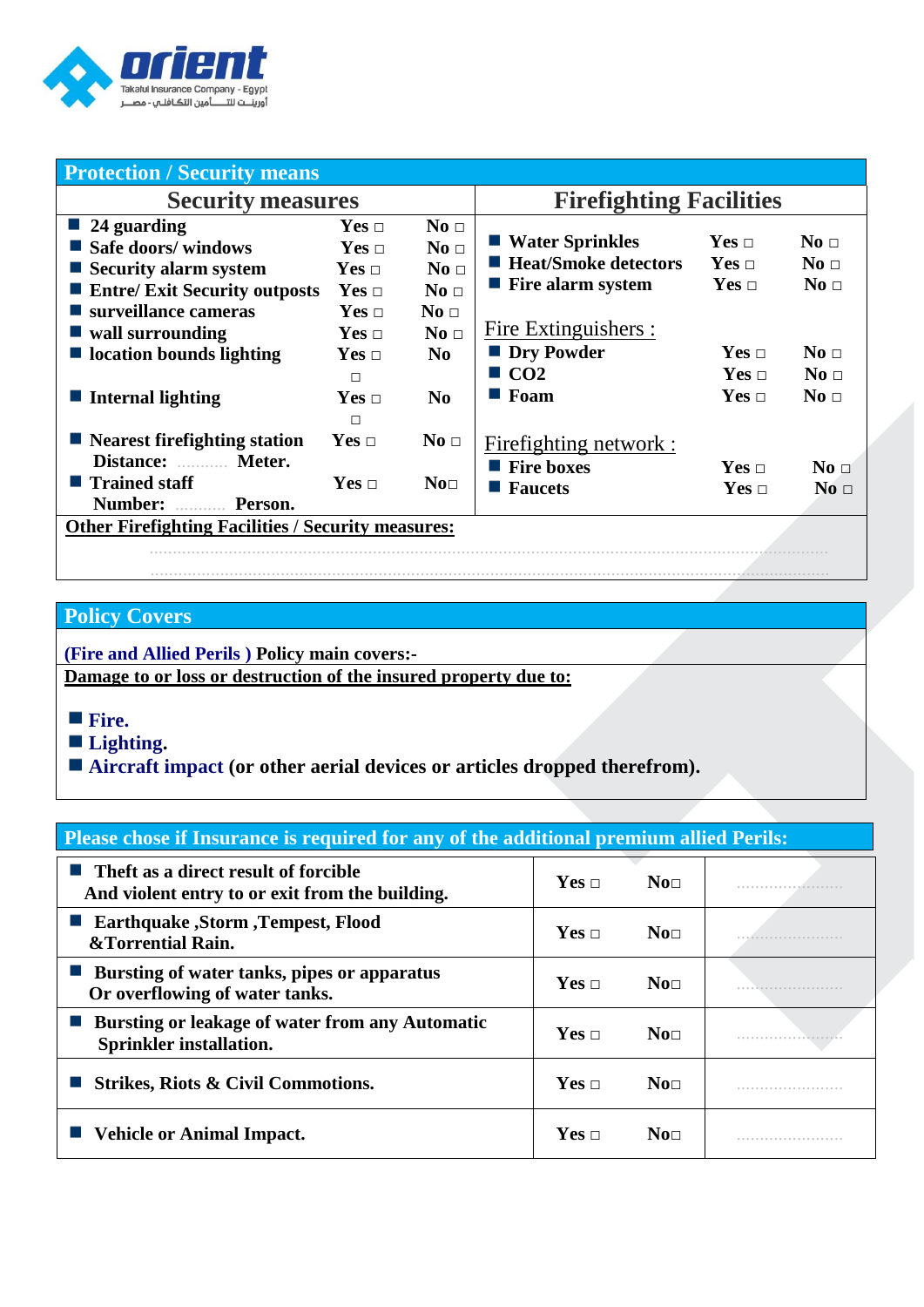

#### **(in case of Yes , please state the sum insured)**

| <b>Subject matter insured</b>                                                               |                                                                                                                                                     |               |
|---------------------------------------------------------------------------------------------|-----------------------------------------------------------------------------------------------------------------------------------------------------|---------------|
| <b>Property</b>                                                                             |                                                                                                                                                     | (sum insured) |
| <b>Building</b>                                                                             | <b>Construction type:</b> Concrete/cement $\Box$ Metal $\Box$<br>$, Other \quad \Box$<br><b>Building number:</b> bldg.<br>Number of floors:  floor. |               |
| <b>Fixtures</b><br>/Decorations                                                             | Electrical installations $\Box$ Sewer system $\Box$ floors $\Box$<br>suspended ceiling $\Box$ paints $\Box$<br>Other $\Box$ are :                   |               |
| <b>Contents:</b><br><b>Furniture</b><br>п<br><b>Devices</b><br>П<br><b>Other</b><br>п       | Are<br>Are<br>Note: (please attach the detailed list for this item).                                                                                |               |
| <b>Machinery</b><br>/Equipment's                                                            | Are<br>Note: (please attach the detailed list for this item).                                                                                       |               |
| <b>Stock:</b><br>$\Box$ Raw materials<br>$\Box$ Under processing<br>$\Box$ Finished product | Are<br>Are                                                                                                                                          |               |
| <b>Cash in safe</b>                                                                         | Safe box: Height :  Width:  Depth:<br>Safe box brand:                                                                                               |               |

# **Insured's Expenses**

| Loss of profit.                                                                                                                               | Indemnity period: (3/6/9/12) months.<br>Note: (please attach the balance sheet for this item) |  |
|-----------------------------------------------------------------------------------------------------------------------------------------------|-----------------------------------------------------------------------------------------------|--|
| <b>Loss of Rent.</b>                                                                                                                          | Monthly rent:<br>Indemnity period: (3/6/9/12) months.                                         |  |
| <b>Removal of Debris &amp; demolition costs. (maximum 10% of total sum insured)</b>                                                           |                                                                                               |  |
| <b>Insured's Liability</b>                                                                                                                    |                                                                                               |  |
| Insured's liability (as a tenant) towards the owner.                                                                                          |                                                                                               |  |
| Insured's liability towards third party.                                                                                                      |                                                                                               |  |
| Public garages / repair shops / service stations owner's liability or<br>Tenants, (Damage due to fire accident - according to the Civil law). |                                                                                               |  |
| <b>Total Sum Insured</b>                                                                                                                      |                                                                                               |  |